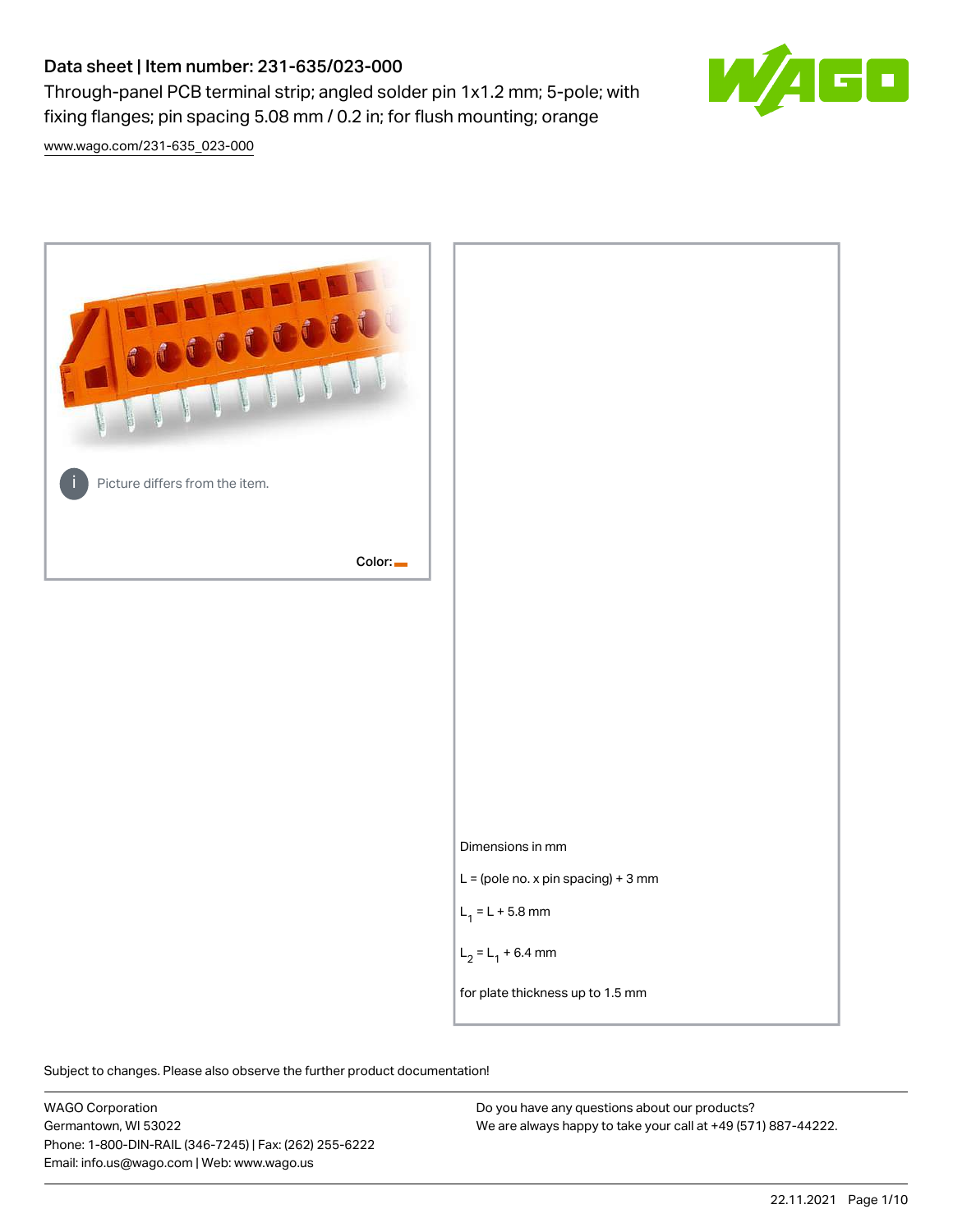

# Item description

- $\blacksquare$  Feedthrough PCB terminal strips with screwdriver-actuated CAGE CLAMP<sup>®</sup>
- With flanges for PCB or front-panel mounting either flush with enclosure or protruding

# Data

# Notes

| Variants: | Other pole numbers                                               |
|-----------|------------------------------------------------------------------|
|           | Other colors                                                     |
|           | Direct marking                                                   |
|           | Versions without mounting flanges                                |
|           | Other versions (or variants) can be requested from WAGO Sales or |
|           | configured at https://configurator.wago.com/                     |
|           |                                                                  |

# Electrical data

#### IEC Approvals

| Ratings per                 | IEC/EN 60664-1                                                       |
|-----------------------------|----------------------------------------------------------------------|
| Rated voltage (III / 3)     | 320 V                                                                |
| Rated surge voltage (III/3) | 4 <sub>kV</sub>                                                      |
| Rated voltage (III/2)       | 320 V                                                                |
| Rated surge voltage (III/2) | 4 <sub>kV</sub>                                                      |
| Nominal voltage (II/2)      | 630 V                                                                |
| Rated surge voltage (II/2)  | 4 <sub>kV</sub>                                                      |
| Rated current               | 16A                                                                  |
| Legend (ratings)            | (III / 2) $\triangleq$ Overvoltage category III / Pollution degree 2 |

# UL Approvals

| Approvals per                  | UL 1059 |
|--------------------------------|---------|
| Rated voltage UL (Use Group B) | 300 V   |
| Rated current UL (Use Group B) | 15A     |
| Rated voltage UL (Use Group C) | 150 V   |
| Rated current UL (Use Group C) | 15A     |
| Rated voltage UL (Use Group D) | 300 V   |
| Rated current UL (Use Group D) | 10 A    |

Subject to changes. Please also observe the further product documentation!

| <b>WAGO Corporation</b>                                | Do you have any questions about our products?                 |
|--------------------------------------------------------|---------------------------------------------------------------|
| Germantown, WI 53022                                   | We are always happy to take your call at +49 (571) 887-44222. |
| Phone: 1-800-DIN-RAIL (346-7245)   Fax: (262) 255-6222 |                                                               |
| Email: info.us@wago.com   Web: www.wago.us             |                                                               |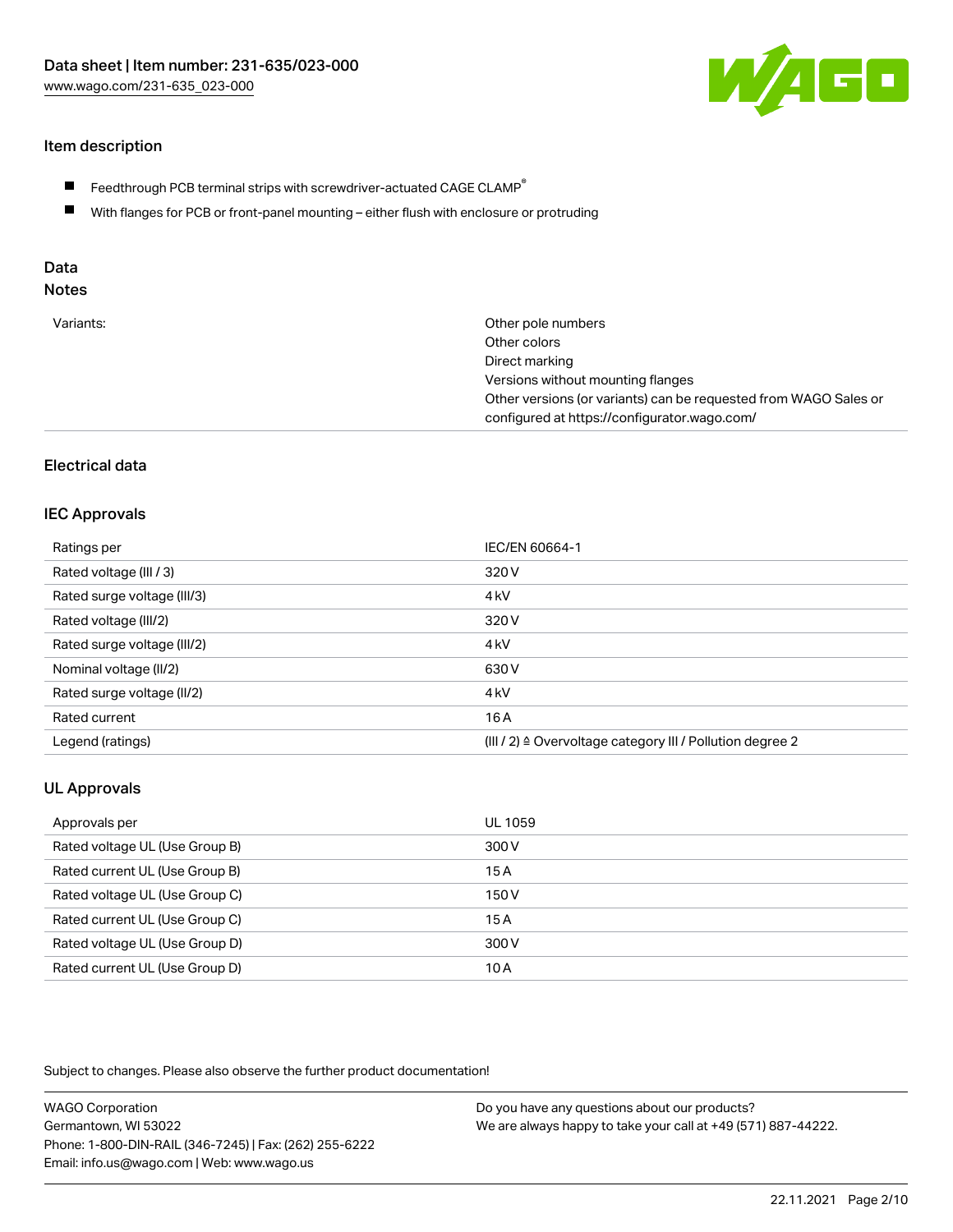

# CSA Approvals

| Approvals per                   | CSA   |
|---------------------------------|-------|
| Rated voltage CSA (Use Group B) | 300 V |
| Rated current CSA (Use Group B) | 15 A  |
| Rated voltage CSA (Use Group C) | 150 V |
| Rated current CSA (Use Group C) | 15 A  |
| Rated voltage CSA (Use Group D) | 300 V |
| Rated current CSA (Use Group D) | 10 A  |

# Connection data

| Total number of connection points |  |
|-----------------------------------|--|
| Total number of potentials        |  |
| Number of connection types        |  |
| Number of levels                  |  |

# Connection 1

| Connection technology                             | CAGE CLAMP®                             |
|---------------------------------------------------|-----------------------------------------|
| Actuation type                                    | Operating tool                          |
| Solid conductor                                   | $0.08$ 2.5 mm <sup>2</sup> / 28  14 AWG |
| Fine-stranded conductor                           | $0.082.5$ mm <sup>2</sup> / 28  14 AWG  |
| Fine-stranded conductor; with insulated ferrule   | $0.251.5$ mm <sup>2</sup>               |
| Fine-stranded conductor; with uninsulated ferrule | $0.252.5$ mm <sup>2</sup>               |
| Strip length                                      | 89 mm / 0.31  0.35 inch                 |
| Conductor connection direction to PCB             | 0°                                      |
| Number of poles                                   | 5                                       |

# Physical data

| Pin spacing                          | 5.08 mm / 0.2 inch   |
|--------------------------------------|----------------------|
| Width                                | 40.6 mm / 1.598 inch |
| Height                               | 19 mm / 0.748 inch   |
| Height from the surface              | 14.3 mm / 0.563 inch |
| Depth                                | 19.1 mm / 0.752 inch |
| Solder pin length                    | $4.7 \,\mathrm{mm}$  |
| Solder pin dimensions                | $0.8 \times 1.3$ mm  |
| Drilled hole diameter with tolerance | $1.8$ $(+0.1)$ mm    |

Subject to changes. Please also observe the further product documentation!

| <b>WAGO Corporation</b>                                |  |
|--------------------------------------------------------|--|
| Germantown, WI 53022                                   |  |
| Phone: 1-800-DIN-RAIL (346-7245)   Fax: (262) 255-6222 |  |
| Email: info.us@wago.com   Web: www.wago.us             |  |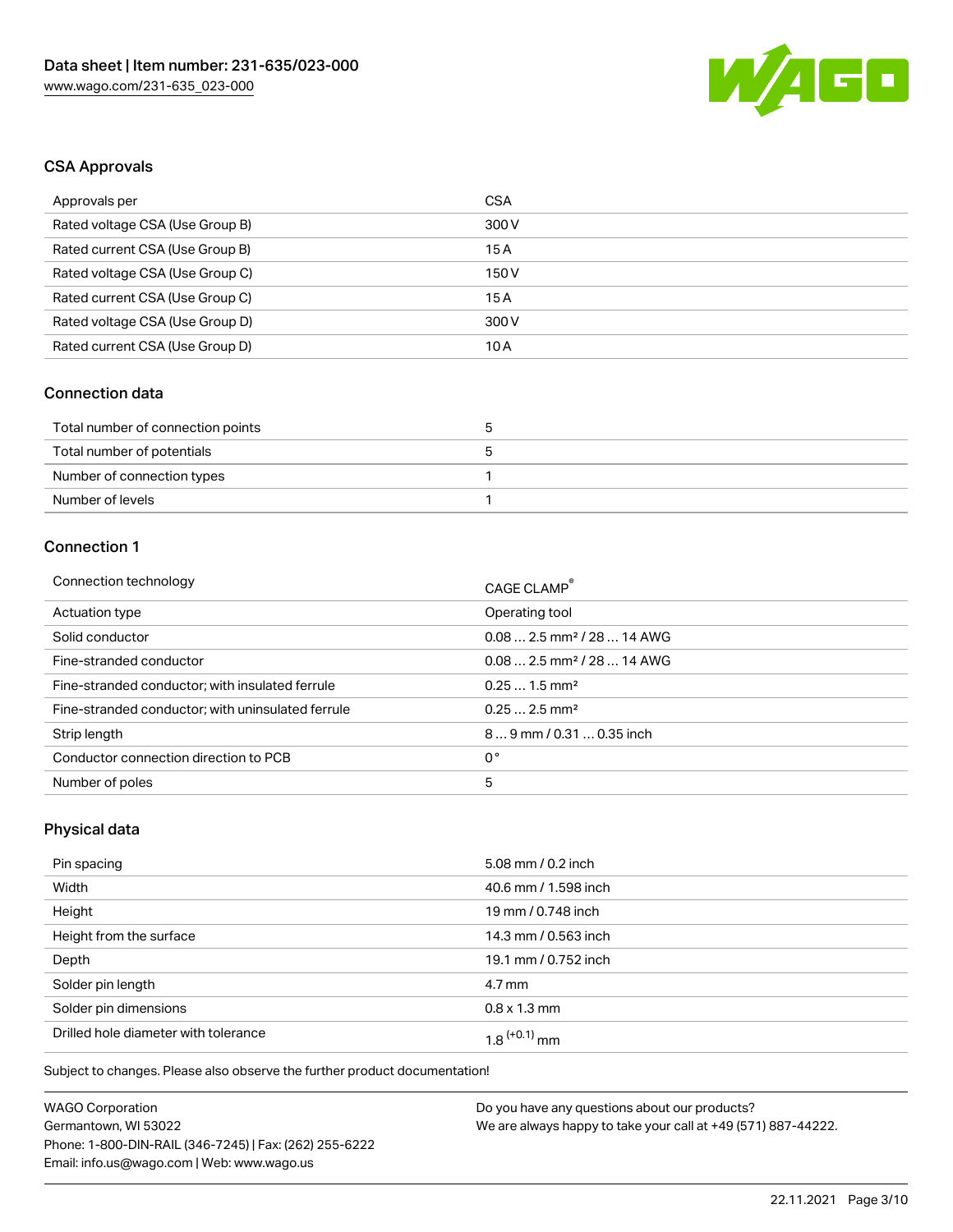

#### Mechanical data

| Housing sheet thickness | 1.5  1.5 mm / 0.059  0.059 inch |
|-------------------------|---------------------------------|
| Mounting type           | Mounting flange                 |
| Mounting type           | Feed-through mounting           |
|                         | Panel mounting                  |

## PCB contact

| PCB Contact                         | тнт                                      |
|-------------------------------------|------------------------------------------|
| Solder pin arrangement              | over the entire terminal strip (in-line) |
| Number of solder pins per potential |                                          |

#### Material data

| Color                       | orange                                |
|-----------------------------|---------------------------------------|
| Material group              |                                       |
| Insulation material         | Polyamide (PA66)                      |
| Flammability class per UL94 | V <sub>0</sub>                        |
| Clamping spring material    | Chrome nickel spring steel (CrNi)     |
| Contact material            | Electrolytic copper $(E_{\text{Cl}})$ |
| Contact plating             | tin-plated                            |
| Fire load                   | $0.129$ MJ                            |
| Weight                      | 7.7 g                                 |

#### Environmental requirements

| Limit temperature range | $-60+105 °C$ |
|-------------------------|--------------|
|-------------------------|--------------|

# Commercial data

| Product Group         | 3 (Multi Conn. System) |
|-----------------------|------------------------|
| PU (SPU)              | 50 Stück               |
| Packaging type        | box                    |
| Country of origin     | DE                     |
| <b>GTIN</b>           | 4044918283090          |
| Customs tariff number | 8536904000             |

#### Approvals / Certificates

#### Country specific Approvals

Subject to changes. Please also observe the further product documentation!

| <b>WAGO Corporation</b>                                | Do you have any questions about our products?                 |
|--------------------------------------------------------|---------------------------------------------------------------|
| Germantown, WI 53022                                   | We are always happy to take your call at +49 (571) 887-44222. |
| Phone: 1-800-DIN-RAIL (346-7245)   Fax: (262) 255-6222 |                                                               |
| Email: info.us@wago.com   Web: www.wago.us             |                                                               |
|                                                        |                                                               |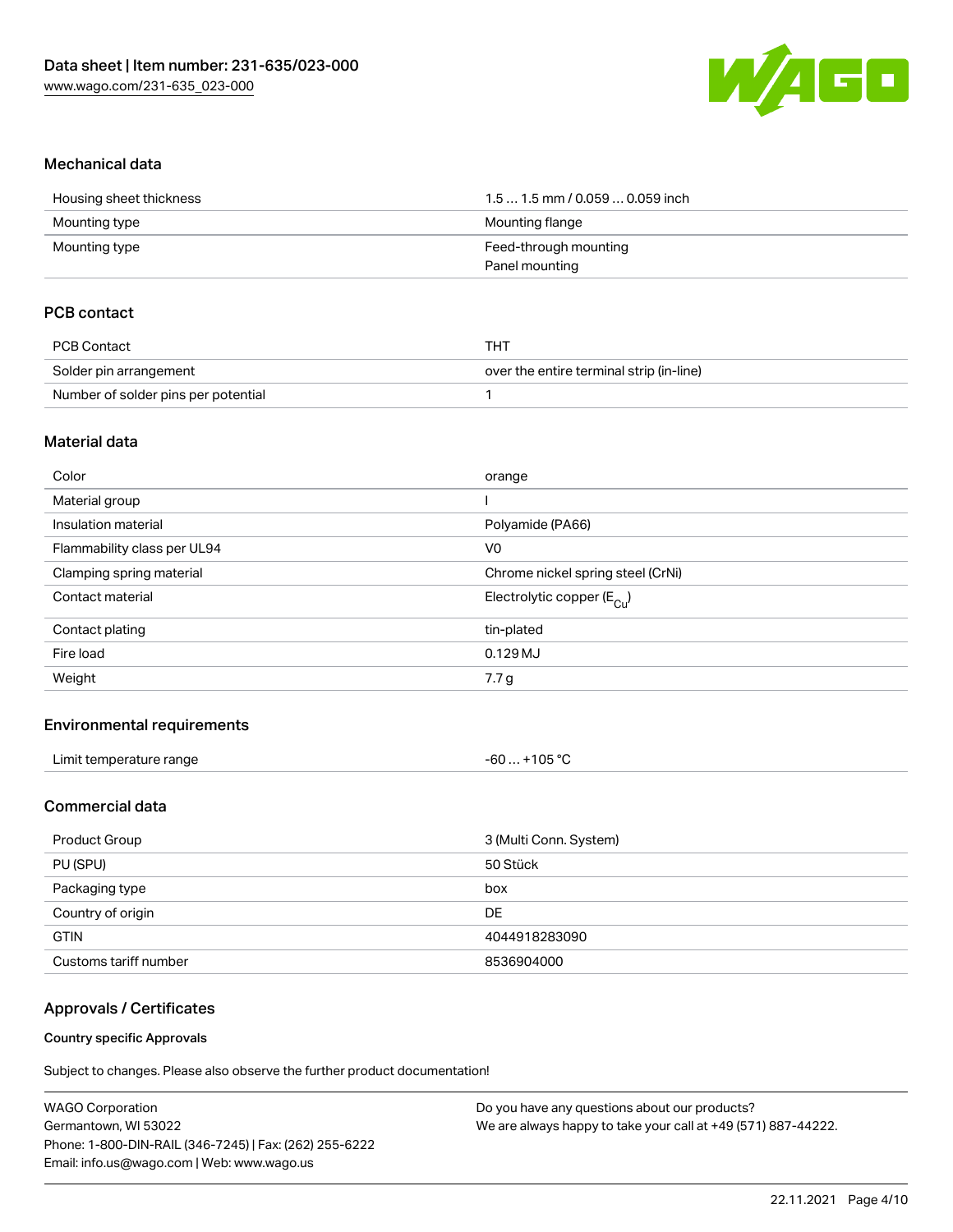

|                       |                          |                                 | Certificate |
|-----------------------|--------------------------|---------------------------------|-------------|
| Logo                  | Approval                 | <b>Additional Approval Text</b> | name        |
|                       | <b>CSA</b>               | C22.2                           | 1466354     |
|                       | DEKRA Certification B.V. |                                 |             |
| <b>Ship Approvals</b> |                          |                                 |             |
|                       |                          |                                 | Certificate |
| Logo                  | Approval                 | <b>Additional Approval Text</b> | name        |
|                       | BV                       | IEC 60998                       | 11915/D0    |
| <b>BUREAU</b>         | Bureau Veritas S.A.      |                                 | BV          |
| <b>UL-Approvals</b>   |                          |                                 | Certificate |
|                       |                          |                                 |             |

| Logo | Approval                       | Additional Approval Text | UCI UIIU QUE<br>name |
|------|--------------------------------|--------------------------|----------------------|
|      | UR                             | <b>UL 1059</b>           | E45172               |
| J    | Underwriters Laboratories Inc. |                          |                      |

#### Optional accessories

| Marking accessories |                                                                                                        |                                  |
|---------------------|--------------------------------------------------------------------------------------------------------|----------------------------------|
| Marking strip       |                                                                                                        |                                  |
|                     | Item no.: 210-332/508-202                                                                              |                                  |
|                     | Marking strips; as a DIN A4 sheet; MARKED; 1-16 (160x); Height of marker strip: 3 mm; Strip length 182 | www.wago.com/210-332<br>/508-202 |
|                     | mm; Horizontal marking; Self-adhesive; white                                                           |                                  |
|                     | Item no.: 210-332/508-204                                                                              |                                  |
|                     | Marking strips; as a DIN A4 sheet; MARKED; 17-32 (160x); Height of marker strip: 3 mm; Strip length    | www.wago.com/210-332<br>/508-204 |
|                     | 182 mm; Horizontal marking; Self-adhesive; white                                                       |                                  |
|                     | Item no.: 210-332/508-206                                                                              |                                  |
|                     | Marking strips; as a DIN A4 sheet; MARKED; 33-48 (160x); Height of marker strip: 3 mm; Strip length    | www.wago.com/210-332<br>/508-206 |
|                     | 182 mm; Horizontal marking; Self-adhesive; white                                                       |                                  |
|                     | Item no.: 210-332/508-205                                                                              |                                  |
|                     | Marking strips; as a DIN A4 sheet; MARKED; 1-32 (80x); Height of marker strip: 3 mm; Strip length 182  | www.wago.com/210-332             |
|                     | mm; Horizontal marking; Self-adhesive; white                                                           | /508-205                         |
| Mounting            |                                                                                                        |                                  |
|                     | Mounting accessories                                                                                   |                                  |

Item no.: 209-147

Subject to changes. Please also observe the further product documentation!

WAGO Corporation Germantown, WI 53022 Phone: 1-800-DIN-RAIL (346-7245) | Fax: (262) 255-6222 Email: info.us@wago.com | Web: www.wago.us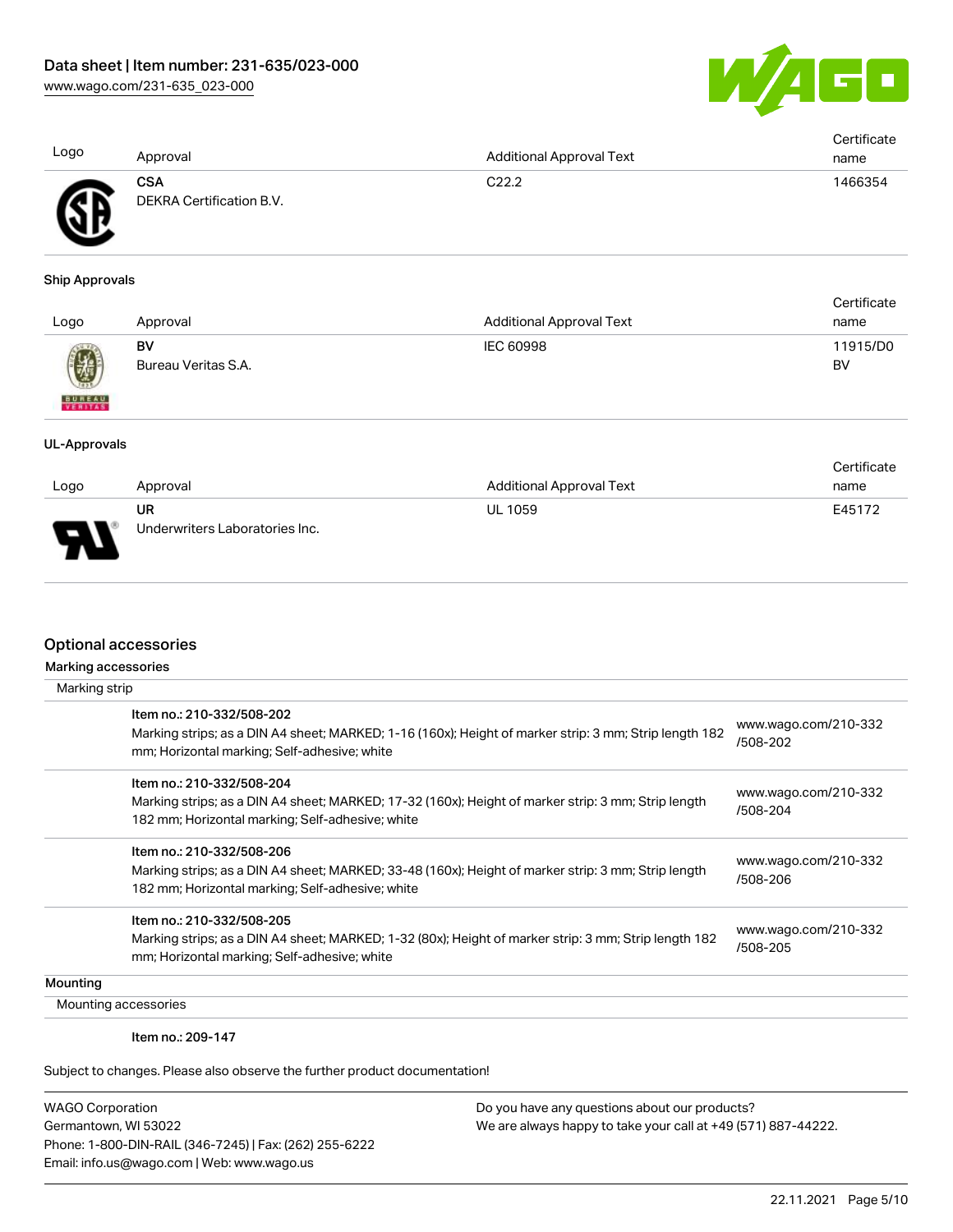# Data sheet | Item number: 231-635/023-000

[www.wago.com/231-635\\_023-000](http://www.wago.com/231-635_023-000)





Self-tapping screw [www.wago.com/209-147](http://www.wago.com/209-147)



Item no.: 231-194 Self-tapping screw; B 2.2x13, fixing hole 1.8 mm Ø [www.wago.com/231-194](http://www.wago.com/231-194) Item no.: 231-195 Nettrition: 231-195<br>Screw with nut; M2x12; for fixing element [www.wago.com/231-195](http://www.wago.com/231-195)

# Tools

| Operating tool  |                                                                                                                   |                      |
|-----------------|-------------------------------------------------------------------------------------------------------------------|----------------------|
|                 | Item no.: 210-657<br>Operating tool; Blade: 3.5 x 0.5 mm; with a partially insulated shaft; short; multicoloured  | www.wago.com/210-657 |
|                 | Item no.: 210-720<br>Operating tool; Blade: 3.5 x 0.5 mm; with a partially insulated shaft; multicoloured         | www.wago.com/210-720 |
| <b>Ferrules</b> |                                                                                                                   |                      |
| Ferrule         |                                                                                                                   |                      |
|                 | Item no.: 216-101                                                                                                 |                      |
|                 | Ferrule; Sleeve for 0.5 mm <sup>2</sup> / AWG 22; uninsulated; electro-tin plated; silver-colored                 | www.wago.com/216-101 |
| Ť               | Item no.: 216-104                                                                                                 | www.wago.com/216-104 |
|                 | Ferrule; Sleeve for 1.5 mm <sup>2</sup> / AWG 16; uninsulated; electro-tin plated; silver-colored                 |                      |
| ī               | Item no.: 216-106                                                                                                 |                      |
|                 | Ferrule; Sleeve for 2.5 mm <sup>2</sup> / AWG 14; uninsulated; electro-tin plated; silver-colored                 | www.wago.com/216-106 |
| ī               | Item no.: 216-102                                                                                                 |                      |
|                 | Ferrule; Sleeve for 0.75 mm <sup>2</sup> / AWG 20; uninsulated; electro-tin plated; silver-colored                | www.wago.com/216-102 |
|                 | Item no.: 216-103                                                                                                 |                      |
|                 | Ferrule; Sleeve for 1 mm <sup>2</sup> / AWG 18; uninsulated; electro-tin plated                                   | www.wago.com/216-103 |
|                 | Item no.: 216-123                                                                                                 |                      |
|                 | Ferrule; Sleeve for 1 mm <sup>2</sup> / AWG 18; uninsulated; electro-tin plated; silver-colored                   | www.wago.com/216-123 |
| $\frac{1}{3}$   | Item no.: 216-122                                                                                                 |                      |
|                 | Ferrule; Sleeve for 0.75 mm <sup>2</sup> / AWG 20; uninsulated; electro-tin plated; silver-colored                | www.wago.com/216-122 |
|                 | Item no.: 216-124                                                                                                 |                      |
|                 | Ferrule; Sleeve for 1.5 mm <sup>2</sup> / AWG 16; uninsulated; electro-tin plated                                 | www.wago.com/216-124 |
|                 | Item no.: 216-142                                                                                                 |                      |
|                 | Ferrule; Sleeve for 0.75 mm <sup>2</sup> / 18 AWG; uninsulated; electro-tin plated; electrolytic copper; gastight | www.wago.com/216-142 |
|                 | crimped; acc. to DIN 46228, Part 1/08.92                                                                          |                      |
|                 | Item no.: 216-132                                                                                                 | www.wago.com/216-132 |
|                 | Ferrule; Sleeve for 0.34 mm <sup>2</sup> / AWG 24; uninsulated; electro-tin plated                                |                      |
|                 | Item no.: 216-121                                                                                                 | www.wago.com/216-121 |
|                 | Ferrule; Sleeve for 0.5 mm <sup>2</sup> / AWG 22; uninsulated; electro-tin plated; silver-colored                 |                      |
|                 | Item no.: 216-143                                                                                                 |                      |

Subject to changes. Please also observe the further product documentation!

WAGO Corporation Germantown, WI 53022 Phone: 1-800-DIN-RAIL (346-7245) | Fax: (262) 255-6222 Email: info.us@wago.com | Web: www.wago.us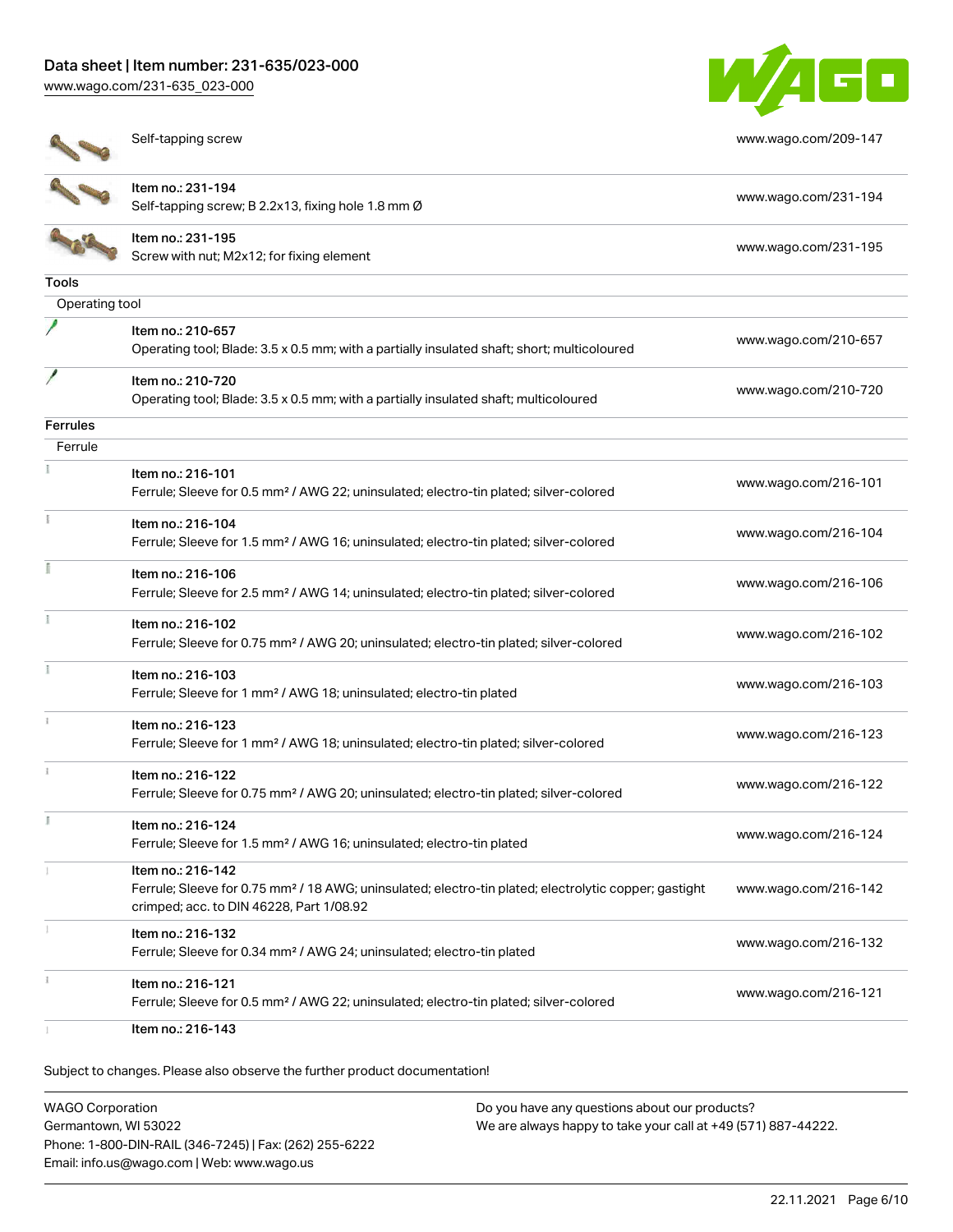Email: info.us@wago.com | Web: www.wago.us

[www.wago.com/231-635\\_023-000](http://www.wago.com/231-635_023-000)



|    | Ferrule; Sleeve for 1 mm <sup>2</sup> / AWG 18; uninsulated; electro-tin plated; electrolytic copper; gastight<br>crimped; acc. to DIN 46228, Part 1/08.92                                              |                                                                                                                | www.wago.com/216-143 |
|----|---------------------------------------------------------------------------------------------------------------------------------------------------------------------------------------------------------|----------------------------------------------------------------------------------------------------------------|----------------------|
|    | Item no.: 216-131<br>Ferrule; Sleeve for 0.25 mm <sup>2</sup> / AWG 24; uninsulated; electro-tin plated; silver-colored                                                                                 |                                                                                                                | www.wago.com/216-131 |
|    | Item no.: 216-141<br>Ferrule; Sleeve for 0.5 mm <sup>2</sup> / 20 AWG; uninsulated; electro-tin plated; electrolytic copper; gastight<br>crimped; acc. to DIN 46228, Part 1/08.92                       |                                                                                                                | www.wago.com/216-141 |
| z. | Item no.: 216-152<br>Ferrule; Sleeve for 0.34 mm <sup>2</sup> / AWG 24; uninsulated; electro-tin plated                                                                                                 |                                                                                                                | www.wago.com/216-152 |
|    | Item no.: 216-203<br>Ferrule; Sleeve for 1 mm <sup>2</sup> / AWG 18; insulated; electro-tin plated; red                                                                                                 |                                                                                                                | www.wago.com/216-203 |
|    | Item no.: 216-202<br>Ferrule; Sleeve for 0.75 mm <sup>2</sup> / 18 AWG; insulated; electro-tin plated; gray                                                                                             |                                                                                                                | www.wago.com/216-202 |
|    | Item no.: 216-151<br>Ferrule; Sleeve for 0.25 mm <sup>2</sup> / AWG 24; uninsulated; electro-tin plated                                                                                                 |                                                                                                                | www.wago.com/216-151 |
|    | Item no.: 216-204<br>Ferrule; Sleeve for 1.5 mm <sup>2</sup> / AWG 16; insulated; electro-tin plated; black                                                                                             |                                                                                                                | www.wago.com/216-204 |
|    | Item no.: 216-144<br>Ferrule; Sleeve for 1.5 mm <sup>2</sup> / AWG 16; uninsulated; electro-tin plated; electrolytic copper; gastight<br>crimped; acc. to DIN 46228, Part 1/08.92; silver-colored       |                                                                                                                | www.wago.com/216-144 |
|    | Item no.: 216-201<br>Ferrule; Sleeve for 0.5 mm <sup>2</sup> / 20 AWG; insulated; electro-tin plated; white                                                                                             |                                                                                                                | www.wago.com/216-201 |
|    | Item no.: 216-223<br>Ferrule; Sleeve for 1 mm <sup>2</sup> / AWG 18; insulated; electro-tin plated; red                                                                                                 |                                                                                                                | www.wago.com/216-223 |
|    | Item no.: 216-241<br>Ferrule; Sleeve for 0.5 mm <sup>2</sup> / 20 AWG; insulated; electro-tin plated; electrolytic copper; gastight<br>crimped; acc. to DIN 46228, Part 4/09.90; white                  |                                                                                                                | www.wago.com/216-241 |
|    | Item no.: 216-242<br>Ferrule; Sleeve for 0.75 mm <sup>2</sup> / 18 AWG; insulated; electro-tin plated; electrolytic copper; gastight<br>crimped; acc. to DIN 46228, Part 4/09.90; gray                  |                                                                                                                | www.wago.com/216-242 |
|    | Item no.: 216-222<br>Ferrule; Sleeve for 0.75 mm <sup>2</sup> / 18 AWG; insulated; electro-tin plated; gray                                                                                             |                                                                                                                | www.wago.com/216-222 |
|    | Item no.: 216-221<br>Ferrule; Sleeve for 0.5 mm <sup>2</sup> / 20 AWG; insulated; electro-tin plated; white                                                                                             |                                                                                                                | www.wago.com/216-221 |
| 1  | Item no.: 216-224<br>Ferrule; Sleeve for 1.5 mm <sup>2</sup> / AWG 16; insulated; electro-tin plated; black                                                                                             |                                                                                                                | www.wago.com/216-224 |
|    | Item no.: 216-243<br>Ferrule; Sleeve for 1 mm <sup>2</sup> / AWG 18; insulated; electro-tin plated; electrolytic copper; gastight crimped; www.wago.com/216-243<br>acc. to DIN 46228, Part 4/09.90; red |                                                                                                                |                      |
|    | Item no.: 216-244<br>Ferrule; Sleeve for 1.5 mm <sup>2</sup> / AWG 16; insulated; electro-tin plated; electrolytic copper; gastight                                                                     |                                                                                                                | www.wago.com/216-244 |
|    | Subject to changes. Please also observe the further product documentation!                                                                                                                              |                                                                                                                |                      |
|    | <b>WAGO Corporation</b><br>Germantown, WI 53022<br>Phone: 1-800-DIN-RAIL (346-7245)   Fax: (262) 255-6222                                                                                               | Do you have any questions about our products?<br>We are always happy to take your call at +49 (571) 887-44222. |                      |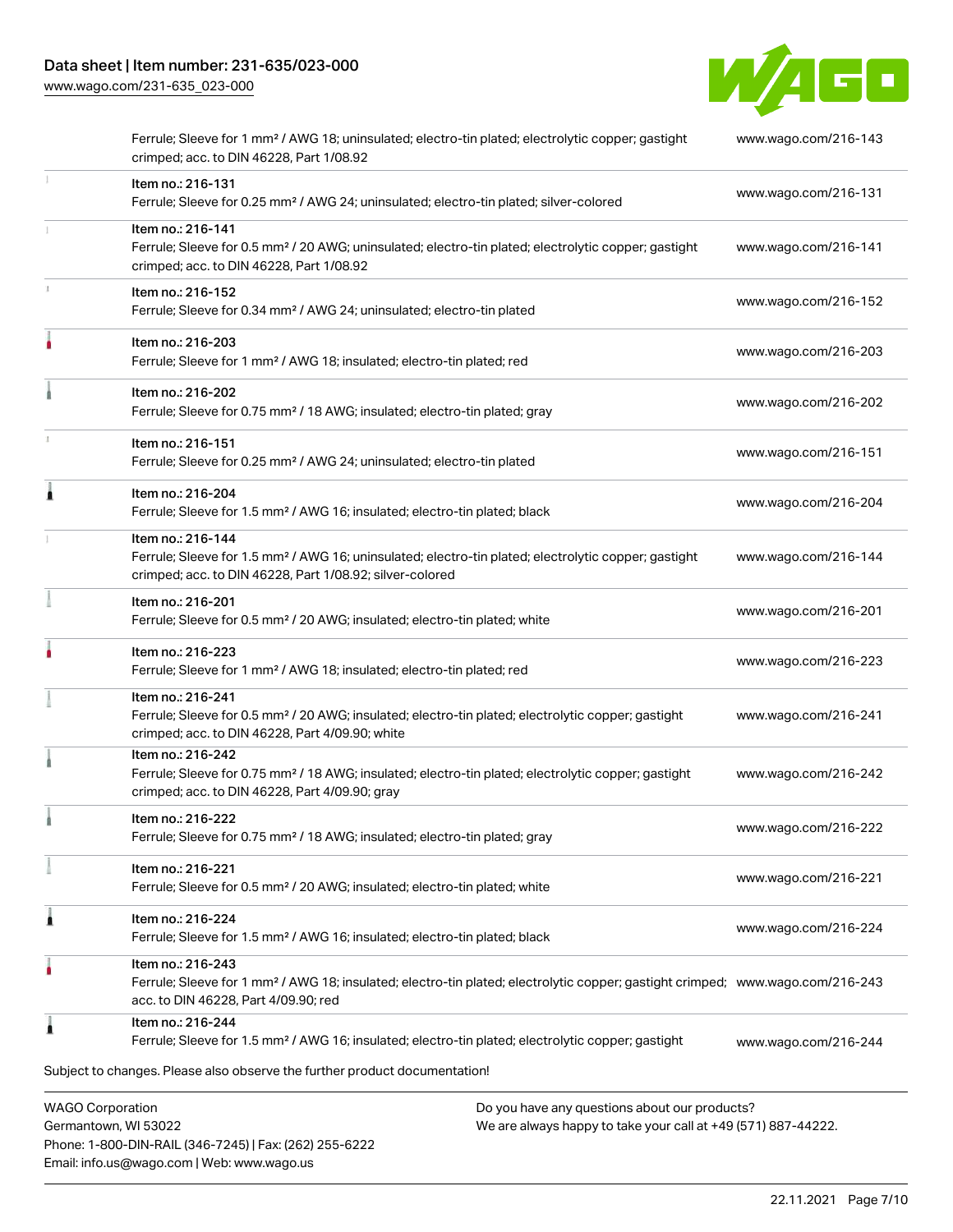[www.wago.com/231-635\\_023-000](http://www.wago.com/231-635_023-000)



crimped; acc. to DIN 46228, Part 4/09.90; black

| Item no.: 216-263                                                                                                                          |                      |
|--------------------------------------------------------------------------------------------------------------------------------------------|----------------------|
| Ferrule; Sleeve for 1 mm <sup>2</sup> / AWG 18; insulated; electro-tin plated; electrolytic copper; gastight crimped; www.wago.com/216-263 |                      |
| acc. to DIN 46228, Part 4/09.90; red                                                                                                       |                      |
| Item no.: 216-264                                                                                                                          |                      |
| Ferrule; Sleeve for 1.5 mm <sup>2</sup> / AWG 16; insulated; electro-tin plated; electrolytic copper; gastight                             | www.wago.com/216-264 |
| crimped; acc. to DIN 46228, Part 4/09.90; black                                                                                            |                      |
| Item no.: 216-284                                                                                                                          |                      |
| Ferrule; Sleeve for 1.5 mm <sup>2</sup> / AWG 16; insulated; electro-tin plated; electrolytic copper; gastight                             | www.wago.com/216-284 |
| crimped; acc. to DIN 46228, Part 4/09.90; black                                                                                            |                      |
| Item no.: 216-262                                                                                                                          |                      |
| Ferrule; Sleeve for 0.75 mm <sup>2</sup> / 18 AWG; insulated; electro-tin plated; electrolytic copper; gastight                            | www.wago.com/216-262 |
| crimped; acc. to DIN 46228, Part 4/09.90; gray                                                                                             |                      |
| Item no.: 216-301                                                                                                                          |                      |
| Ferrule; Sleeve for 0.25 mm <sup>2</sup> / AWG 24; insulated; electro-tin plated; yellow                                                   | www.wago.com/216-301 |
| Item no.: 216-321                                                                                                                          |                      |
| Ferrule; Sleeve for 0.25 mm <sup>2</sup> / AWG 24; insulated; electro-tin plated; yellow                                                   | www.wago.com/216-321 |
| Item no.: 216-322                                                                                                                          |                      |
| Ferrule; Sleeve for 0.34 mm <sup>2</sup> / 22 AWG; insulated; electro-tin plated; green                                                    | www.wago.com/216-322 |
| Item no.: 216-302                                                                                                                          |                      |
| Ferrule; Sleeve for 0.34 mm <sup>2</sup> / 22 AWG; insulated; electro-tin plated; light turquoise                                          | www.wago.com/216-302 |
|                                                                                                                                            |                      |

# **Downloads**

**Documentation** 

| <b>Additional Information</b> |            |        |          |
|-------------------------------|------------|--------|----------|
| Technical explanations        | 2019 Apr 3 | pdf    | Download |
|                               |            | 2.0 MB |          |

# CAD files

## CAE data

| EPLAN Data Portal 231-635/023-000                                                                                                                                                                              | URL | Download |
|----------------------------------------------------------------------------------------------------------------------------------------------------------------------------------------------------------------|-----|----------|
| EPLAN Data Portal 231-635/023-000                                                                                                                                                                              | URL | Download |
| <b>PCB Design</b>                                                                                                                                                                                              |     |          |
| Symbol and Footprint 231-635/023-000<br>CAx data for your PCB design, consisting of "schematic symbols and PCB footprints",<br>allow easy integration of the WAGO component into your development environment. | URL | Download |

Subject to changes. Please also observe the further product documentation!

| <b>WAGO Corporation</b>                                | Do you have any questions about our products?                 |
|--------------------------------------------------------|---------------------------------------------------------------|
| Germantown, WI 53022                                   | We are always happy to take your call at +49 (571) 887-44222. |
| Phone: 1-800-DIN-RAIL (346-7245)   Fax: (262) 255-6222 |                                                               |
| Email: info.us@wago.com   Web: www.wago.us             |                                                               |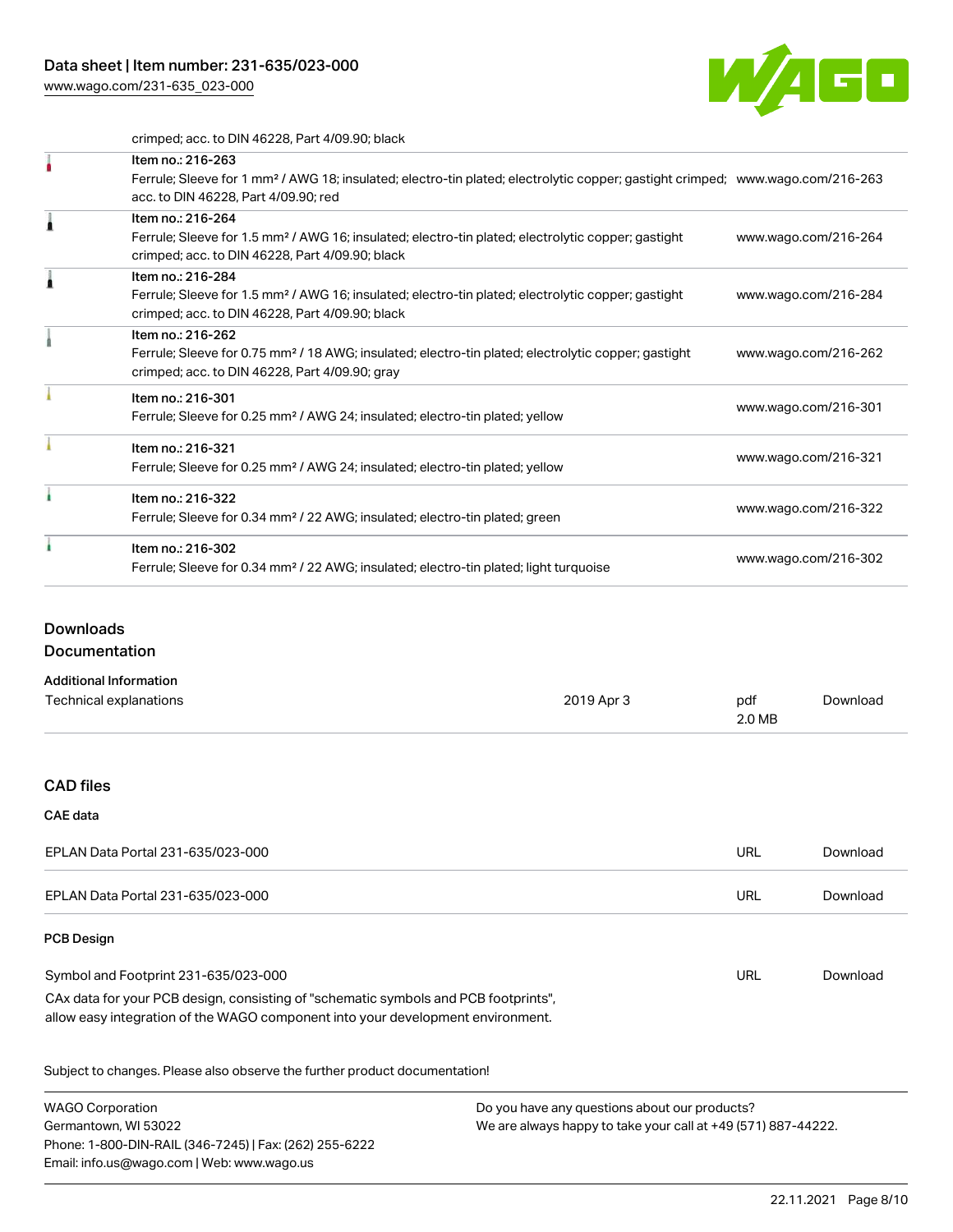#### Supported formats:

- $\blacksquare$ Accel EDA 14 & 15
- $\blacksquare$ Altium 6 to current version
- $\blacksquare$ Cadence Allegro
- $\blacksquare$ **DesignSpark**
- $\blacksquare$ Eagle Libraries
- $\blacksquare$ KiCad
- $\blacksquare$ Mentor Graphics BoardStation
- $\blacksquare$ Mentor Graphics Design Architect
- $\blacksquare$ Mentor Graphics Design Expedition 99 and 2000
- $\blacksquare$ OrCAD 9.X PCB and Capture
- $\blacksquare$ PADS PowerPCB 3, 3.5, 4.X, and 5.X
- $\blacksquare$ PADS PowerPCB and PowerLogic 3.0
- $\blacksquare$ PCAD 2000, 2001, 2002, 2004, and 2006
- $\blacksquare$ Pulsonix 8.5 or newer
- $\blacksquare$ STL
- $\blacksquare$ 3D STEP
- П TARGET 3001!
- $\blacksquare$ View Logic ViewDraw
- П Quadcept
- $\blacksquare$ Zuken CadStar 3 and 4
- Zuken CR-5000 and CR-8000 П

PCB Component Libraries (EDA), PCB CAD Library Ultra Librarian

#### Environmental Product Compliance

#### Compliance Search

Environmental Product Compliance 231-635/023-000 PCB terminal block; 2.5 mm²; Pin spacing 5.08 mm; 5-pole; CAGE CLAMP®; clamping collar; 2,50 mm²; orange

#### Installation Notes

Subject to changes. Please also observe the further product documentation!

WAGO Corporation Germantown, WI 53022 Phone: 1-800-DIN-RAIL (346-7245) | Fax: (262) 255-6222 Email: info.us@wago.com | Web: www.wago.us

Do you have any questions about our products? We are always happy to take your call at +49 (571) 887-44222.



URL [Download](https://www.wago.com/global/d/ComplianceLinkMediaContainer_231-635_023-000)